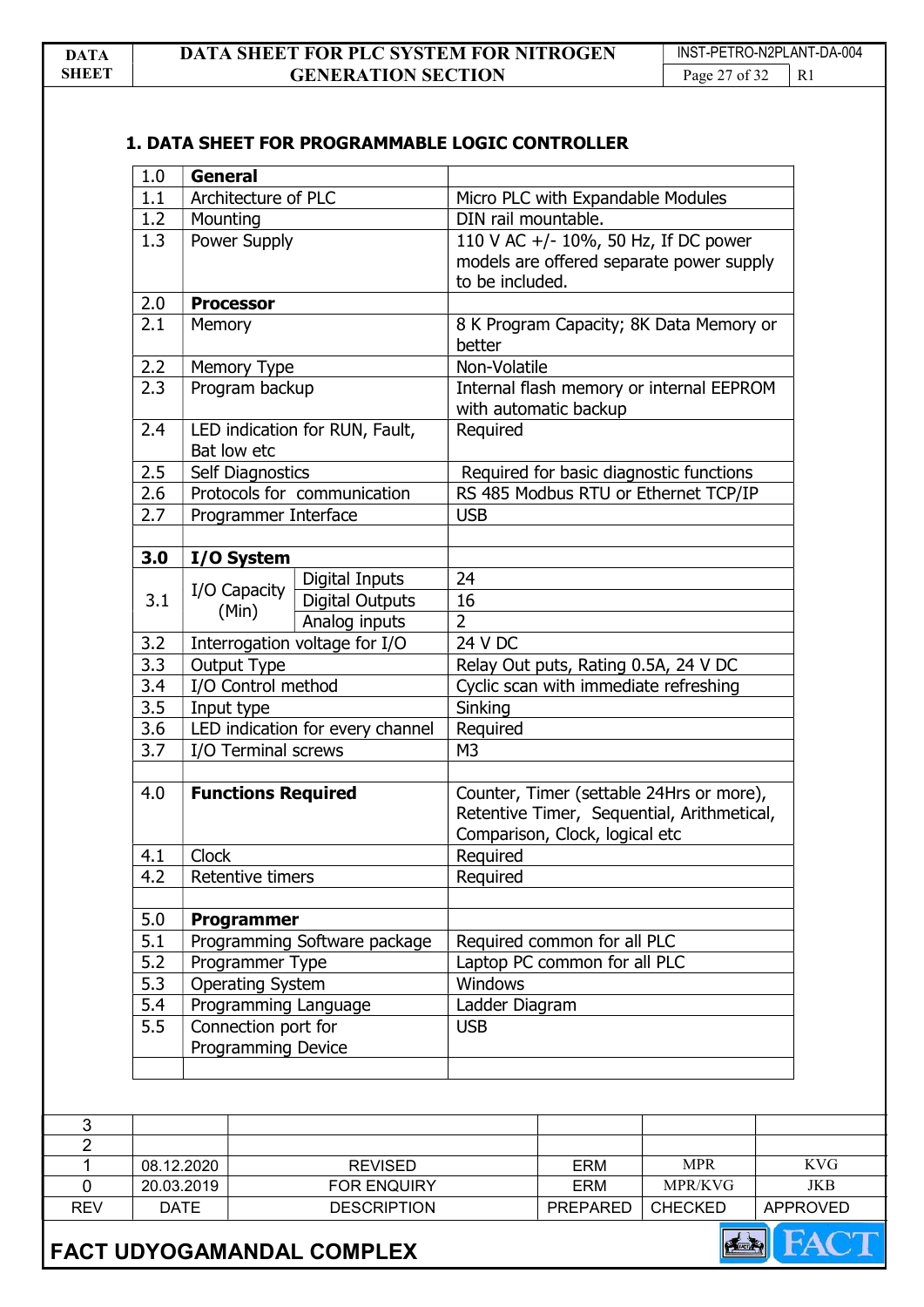### DATA **SHEET** DATA SHEET FOR PLC SYSTEM FOR NITROGEN GENERATION SECTION INST-PETRO-N2PLANT-DA-004 Page 28 of 32 R1

| 6.0 | <b>Accessories</b>            |                                               |
|-----|-------------------------------|-----------------------------------------------|
| 6.1 | Input Interposing Relay with  | Coil: 110V AC, 2CO with contact rating:       |
|     | base                          | 110 V AC 2A or higher                         |
| 6.2 | Output Interposing relay with | Coil: 24 V DC, 2CO with Contact rating:       |
|     | base                          | 110 V AC 2A or higher                         |
| 6.3 | Trip amplifiers               | Universal input (mA, RTD, TC etc) with        |
|     |                               | configuration facility through front buttons, |
|     |                               | PV & Set value LED display required, Alarm    |
|     |                               | contact rating 110 V AC, 0.5A.                |

FACT UDYOGAMANDAL COMPLEX

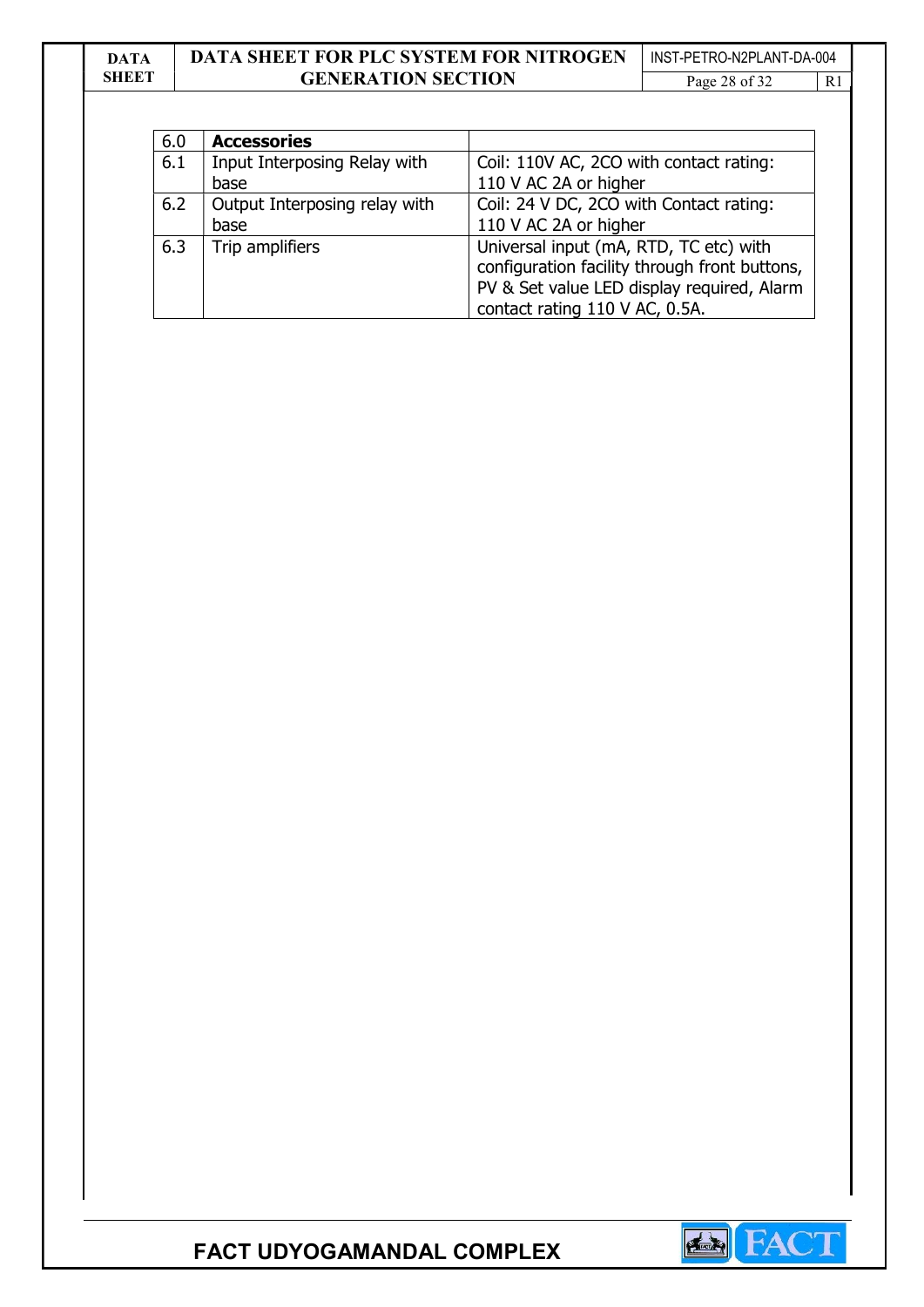### 2. DATA SHEET FOR PLC MOUNTING PLATE

| 1.0 | General               |                                              |
|-----|-----------------------|----------------------------------------------|
| 1.1 | <b>Type</b>           | Powder coated MS sheet                       |
|     |                       |                                              |
| 2.0 | <b>Dimension</b>      |                                              |
| 2.1 | <b>Size</b>           | Vendor to Advice (Max. 600 x 800 mm)         |
| 2.2 | Colour                | <b>RAL 7035</b>                              |
|     |                       |                                              |
| 3.0 | <b>Wiring</b>         |                                              |
| 3.1 | Cable size            | 0.75 Sq. mm, Multi stranded or better        |
| 3.2 | Feruling style        | Cross Ferruling with single sleeved ferrules |
| 3.3 | Name Plates / Tagging | Required for all components & Panel          |
| 3.4 | Wire colours          | Power: Red & black; Signals - Grey; Earth    |
|     |                       | : Green                                      |
| 3.5 | Cable ducts           | Slotted PVC                                  |
| 3.6 | Cable lugs            | Bootlace type                                |
| 3.7 | <b>Terminals</b>      | Feed through Single fused type with M3       |
|     |                       | screws. Material polyamide.                  |
| 3.8 | <b>DIN Rails</b>      | Top Hat type; Steel DIN Rail with zinc       |
|     |                       | plated and chromate passivated.              |
|     |                       |                                              |

Notes:

- 1. Dimensions indicated are approximate only. Vendor to suitably size the sheet depending on requirement.
- 2. The PLC completely assembled and wired and to be fixed on the mounting plate. The Plate shall be fixed inside the existing control panel of Nitrogen Plant.